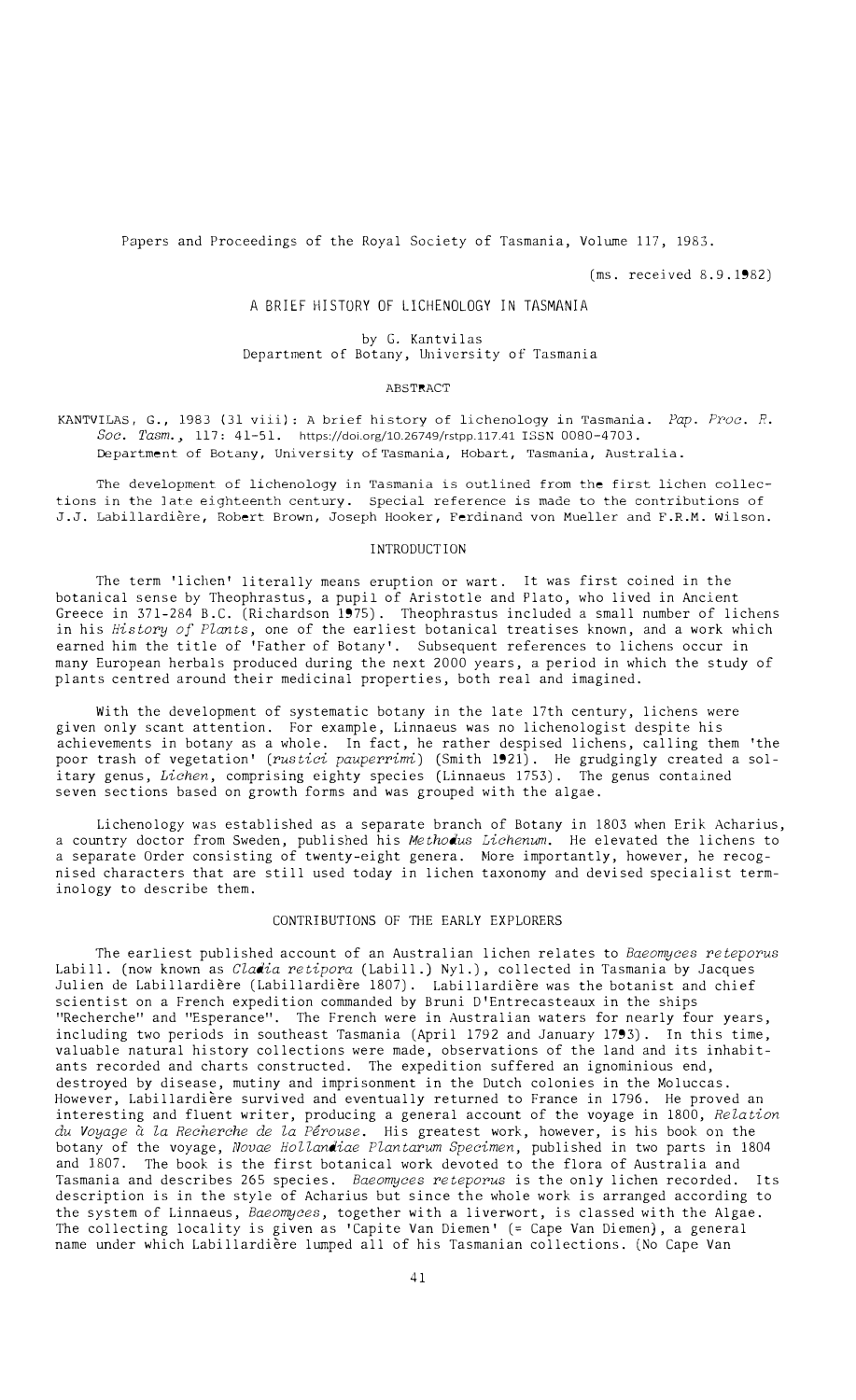Diemen exists in Tasmania. Bass Strait was not discovered until 1797 and Labillardiere's name probably derives from the idea that Tasmania was a cape of mainland Australia.) The localiiies he would probably have visited range from Recherche Bay and D'Entrecasteaux ChanneJ to Storm Bay and the Derwent River estuary as far as Glenorchy Rivulet.

AJthough Labil1ardiere provides the first description of an Australian lichen, it is uncertain whether or not his is the first Australian species to be collected. *Baeomyces*  reteporus is listed in *Systema Vegetabilium* (Sprengel 1827) where it is accompanied by a lichen from King Island *(Sticta delisea* Fee) with no acknowledgement of a collector. It also appears in *Synopsis Methodica Lichenum* (Acharius 1814), under the new name of *Cenomyae retipora* (Labill.) Ach., together with another lichen from Australia, *CoUema tremelZoides* (= *Leptogium tremelloides* (L.fi1.) Gray). Acknowledgement for this species is given to Carl Peter Thunberg, a Swedish naturalist who never visited Australia. Although its true collector is unknown, the specimen may have been obtained from Johann Reinhold Forster with whom Thunberg is known to have occasionally exchanged specimens (Hoare 1976). Forster was the naturalist with Captain James Cook's second voyage (1772- 1775) in the "Resolution" and the "Adventure". Although the "Resolution" (with Forster on board) did not visit Australia, the "Adventure", commanded by Tobias Furneaux, stopped briefly in Tasmania (at Louisa Bay and Adventure Bay) and very cursory collections of natural history specimens were made (Nelson 1981). When the two vessels were eventually reunited in New Zealand, Furneaux generously gave Forster some zoological specimens he had collected in Tasmania. Nelson *(loc. cit.)* has suggested that Furneaux may have also given some botanical specimens to Forster. If this were true, then Thunberg's lichen may well have been received from Furneaux via Forster and would predate Labi11ardiere's collection by twenty years.

The voyage of D'Entrecasteaux was followed by another French expedition, that of Nicolas Baudin in the ships "Geographe" and "Natura1iste". The expedition was in Australian waters between 1800 and 1804 and, in addition to landfalls on the mainland, explored Tasmania's east coast, D'Entrecasteaux Channel and King Island. Although extensive botanical collections were made by Leschenault de la Tour and his assistant, Guichenot, no comprehensive account of the botany of the voyage was attempted and the existence of any lichen collections is therefore not known.

In 1801, the British Government commissioned the "Investigator", under the command of Matthew Flinders, to undertake a survey of the south coast of Australia. Accompanying the voyage was Robert Brown, a young and energetic botanist from Scotland. Despite a brief anchorage off King Island in Bass Strait, no landfalls were made in Tasmania. However, Brown was later to spend nine months in the state, arriving in 1803 with Lieutenant Bowen and the first settlers on the "Lady Nelson". The settlement at Risdon Cove was established and most of his time was spent there. He also participated in the founding of the settlements at Port Dalrymple (Tamar River) and Sullivans Cove (Hobart). Overall, Brown was unimpressed by the flora of Tasmania:

"The whole number of plants observed in this port did not much exceed 300, of which about 40 were new to me and, I believe, non-descript."

(from Maiden 1909)

Nevertheless, over half of Brown's lichens were collected in Tasmania and, in view of his comments above, this may have resulted from his lack of enthusiasm for the higher plants of the state.

In 1810, Brown published his *Prodromus Florae Novae Hollandiae et Insulae Van Diemen,*  a botanical masterpiece that eclipsed Labillardiere's as the flora of the region. It dealt with 4200 plants (3900 from his personal collection) but contained no cryptogams. In the appendix to Flinders' *A Voyage to Terra Australis* (1814) Brown notes:

"... [the Cryptogams] were not, it must be admitted, equally attended to."

Also in the appendix, he included a list of fifty-eight species of lichen shared by Australia and Europe with the comment that this constitutes about two-thirds of the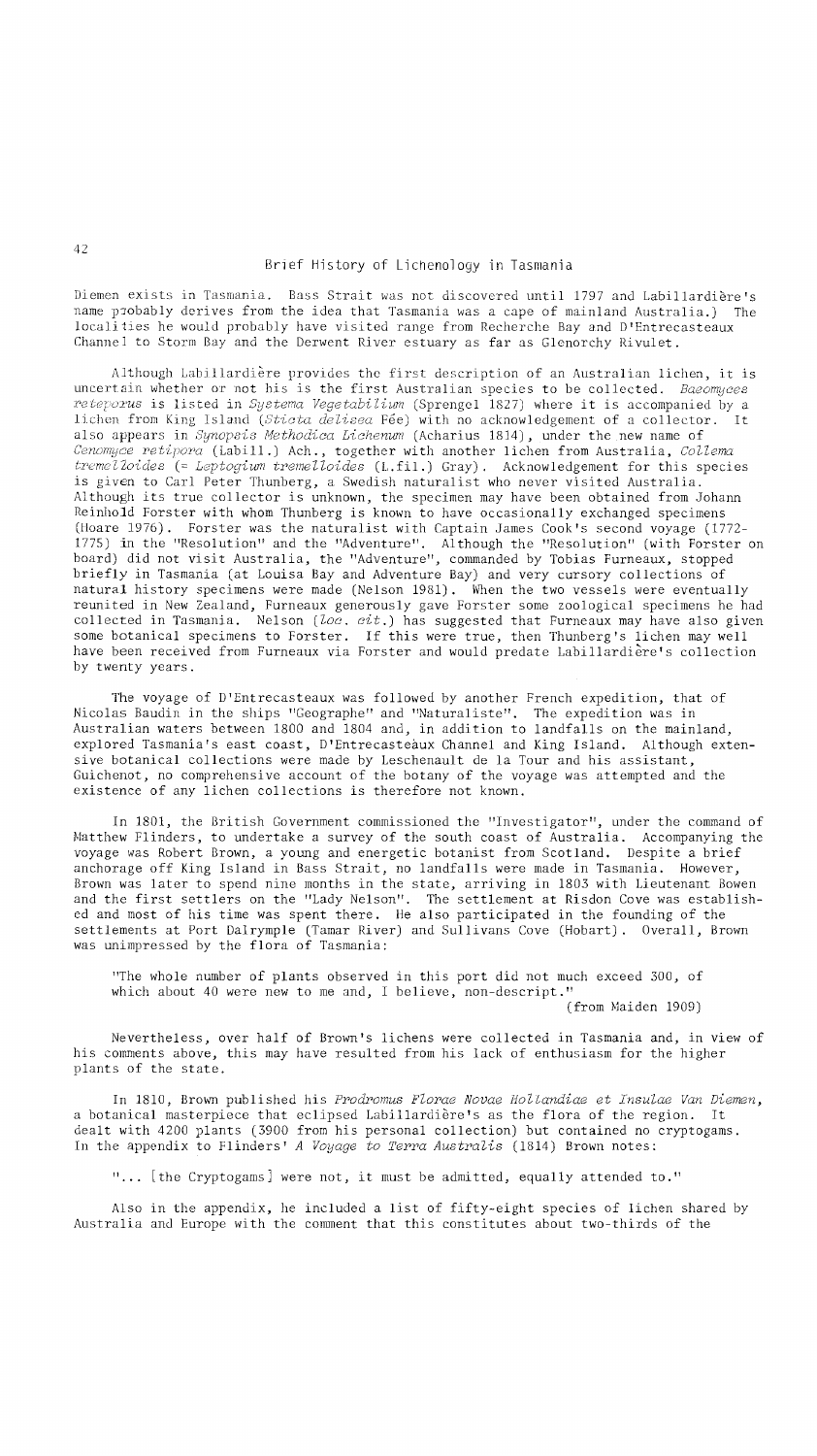### G. Kantvilas

diversity. No localities are cited. Although it is said that he planned to publish a more detailed catalogue of lichens (Crombie 1880), this did not eventuate. He died in 1858 and bis collection remained in obscurity for twenty years in the British Museum. In 1880, the Reverend James Crombie, a leading British lichenologist, published a catalogue of lichens from Brown's herbarium. It contained 75 species, including 12 descriptions of new lichens, three by Crombie, seven by the French lichenologist, William Nylander, and two by Brown himself that had been found in his notes. Forty-two of these lichens are from Tasmania, the localities being "Derwent River", "Table Mt. (= Mount Wellington) and its foothills" and "Risdon Cove". The localities, however, should be treated with extreme caution. Two of the new species from Mount Wellington, Tasmania, *Parmelia australiensis*  Crombie and *Chondropsis semiviridis* F. Muell. ex Nyl., have never since been reported from Tasmania. Both are found along the arid coast of the Great Australian Bight so it seems quite likely that either Brown or Crombie muddled their labels (see Paulson 1930 and Filson 1976).

#### THE EARLY COLONIAL PERIOD

#### Contributions of the English

With the establishment and growth of the Australian colonies, the main thrust of botanical exploration shifted from the sea-faring botanist confined to the coast, to the resident with access to the inland. Sir Joseph Banks, who had previously ensured that botanists accompanied the British voyages of discovery, began to send collectors to the colonies or to recruit the settlers themselves. Banks' first envoy was George Caley who visited Tasmania briefly in 1805 but did not collect any lichens. His successor was Alan Cunningham who achieved fame not only as a botanist but also as an explorer. He visited Tasmania in 1818 aboard the "Mermaid" whilst on a survey of the coasts of Australia with Philip Parker King. Macquarie Harbour, Hobart and Mount Wellington were visited. The only Tasmanian lichen known in his collection is *Cladonia rangifera* (L.) Web. (mistakenly cited as *C. rangiferina* Hoffm. in Babington & Mitten 1860).

With the death of Banks in 1820, the task of corresponding with the Australian colonies fell to William Jackson Hooker. Hooker tried to establish correspondence with someone in Tasmania but initially without success. At length, in 1827, he received his first favourable reply, from Thomas Scott, a merchant of Launceston. Scott was at best a very reluctant collector. His correspondence was sporadic and his gatherings scanty, usually of seeds. He has earned his place in this discussion not for any contribution to lichenology but because he was the first of a long line of Tasmanian collectors. His most important letter to Hooker came in 1830, when he introduced Robert William Lawrence as a prospective collector for Kew:

"... he is a young man, very anxious to learn and I have no doubt but you will find him a very valuable correspondent."

## (from Burns & Skemp 1961)

Son of William Effingham Lawrence, a wealthy landowner of Launceston, Robert Lawrence was a man of leisure. Unlike Scott, he had an avid interest in science, devoting much of his spare time to botany. In his first meek letter to Hooker he wrote:

"My knowledge of this science [i.e. Botany] is certainly very slight indeed, I am a mere learner **...** but I hope that in time, by application, I shall become as much of a Botanist as to enable me to be useful to you if you will accept my services such as they may be."

(Burns & Skemp 1961)

To learn in a remote place like Tasmania must have been an arduous task. He had no books, nor paper, nor colleagues with whom to discuss his work, and his only advisor was thousands of miles away. Nevertheless, each shipment of specimens, and these included many lichens, was rewarded with gifts of books and encouragement from Hooker.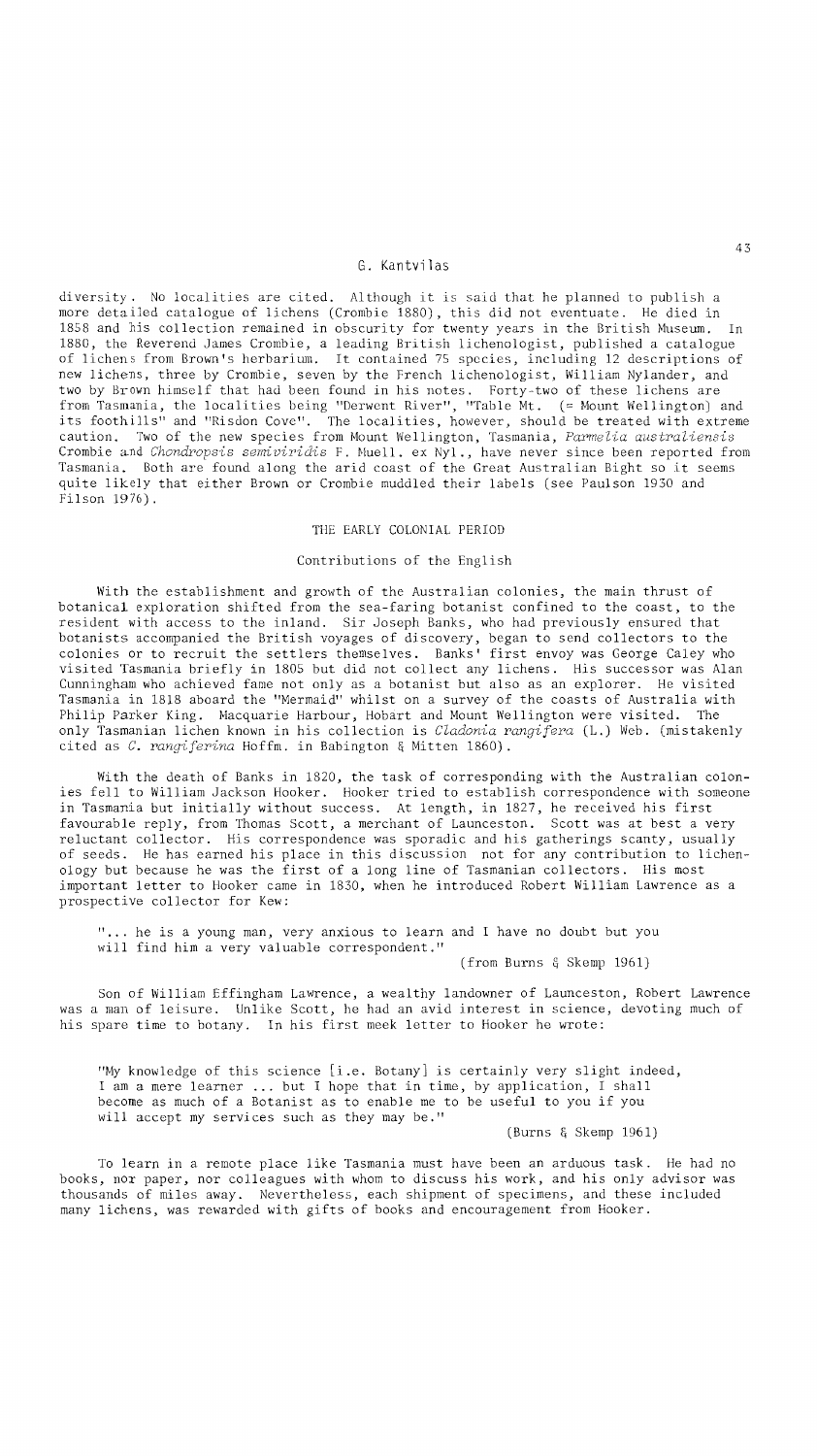Lawrence was not alone in his pursuit of botany for long. Through the social life of Launceston, he met a young man of his own age and outlook, Ronald Campbell Gunn. Born in South Africa, Gunn had been educated towards a military career in Scotland. He migrated to Tasmania on the advice of his brother and obtained employment as a superintendent of convicts in Hobart. He was ambitious and hardworking, and in the short space of three years he was promoted to a Police Magistrate in Launceston, in control of all the convicts in northern Tasmania. Gunn and Lawrence became great friends and soon Lawrence, echoing the words of Scott a few years earlier, was writing to Hooker:

"Give me leave to introduce to you my friend Mr. Gunn, a gentleman who has lately acquired a passionate taste for the science of Botany and who has become an enthusiastic collector."

(Burns & Skemp 1961)

With Hooker's guidance, they devoted their energies to science and the pursuit of knowledge. Unfortunately, their close friendship was cut short in 1833 by the tragic death of Lawrence on his twenty-sixth birthday. Gunn was shattered, but not even the death of his friend and colleague could deter him from his new interest. He wrote to Hooker:

"His loss to you will be most severe, as he was years ahead of me in experience, both of Botany and the localities of the plants of Van Diemen's Land - I can only, however, promise to do all I can and trust that time wi 11 improve me."

(Burns & Skemp 1961)

The work of responsible correspondents such as Lawrence and Gunn proved invaluable to William Hooker (and others) in England whose studies on the Australian flora relied completely on the receipt of adequate specimens from the colonies. Hooker's links with Tasmania were strengthened with the arrival in Hobart of his son, Joseph Dalton Hooker, in 1840. He accompanied an expedition commanded by Sir James Clarke Ross in the ships "Erebus" and "Terror". Although Joseph Hooker was employed as assistant surgeon aboard the "Erebus", he was an adept botanist, as was David Lyall, his counterpart on the "Terror". The aim of the voyage was to study terrestrial magnetism, but due to the enthusiasm and expertise of its members the greatest contributions proved to be in natural history. The ships arrived in Hobart on 16th August 1840 via the Cape of Good Hope and Kerguelen Island. The botanists rapidly made their acquaintance of Gunn and in the course of their three-month stay collected in the Derwent and Clyde Valleys, the Central Plateau and Port Arthur. After spending that summer in Antarctic waters, they returned to Hobart on 7th April 1841 for another three-month sojourn. This time collections were made from the Huon Valley and the Richmond area. Inevitably, Joseph Hooker and Ronald Gunn became close friends and later Hooker wrote:

"... [I] am indebted to him for nearly all I know of the vegetation of the districts I visited. I can recall no happier weeks of my various wanderings over the globe than those spent with Mr Gunn, collecting in the Tasmanian mountains and forests, or studying our plants in his library."

(Hooker 1860)

Three years in all, between 1839 and 1842, were spent in southern waters, visiting Tasmania, New Zealand, Antarctica, the subantarctic islands and southernmost South America. An enormous collection, consisting of marine animals as well as plants, had been amassed in that time. Largely at the insistence of his father, Joseph Hooker embarked on the ambitious project of writing an account of the botany of the regions he visited.

Although he was one of the more promising English botanists of the time, Joseph Hooker was not an accomplished lichenologist. For the study of this group he secured the assistance of Thomas Taylor, Professor of Botany at Cork and an expert on lichens, mosses and liverworts. In 1844, they published a catalogue of 151 lichens collected on the voyage. Fifty-four of these were new species, eleven from Tasmania (Hooker & Taylor 1844). In the same year, the first part of J.D. Hooker's *Botany of the Antarctic Voyage* (i.e. *Flora* 

44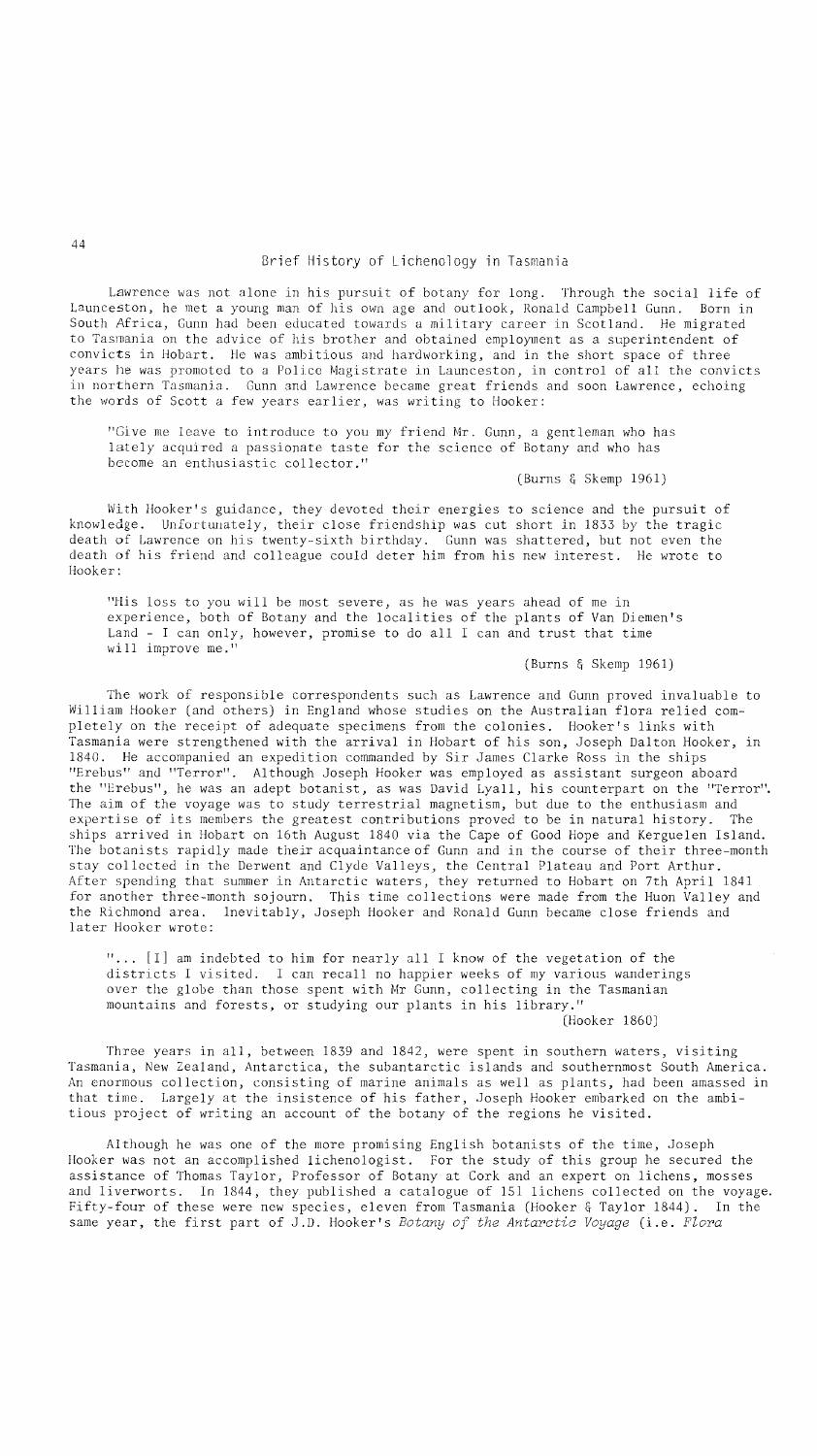# G. Kantvilas

*Antarctica,* Vol. I) appeared, containing a section on lichens by Taylor and Hooker. Taylor published additional contributions alone, including the description of two mainland species from Alan Cunningham's lichen collection (Taylor 1844). In the description of one of these species, Taylor acknowledges a specimen from Tasmania collected by Dr Balfour. Another publication followed in 1847 describing three new Tasmanian species. The source of these in "Mr. Borrer's herbarium" (Taylor 1847). However, William Borrer, a renowned British botanist and lichenologist, never visited Tasmania, so the true collector of these lichens is unknown, although Wetmore (1963) infers that they were collected by Lawrence. Taylor died in 1848 and subsequent studies on the lichens from the voyage were undertaken by the Reverend Churchill Babington who, in addition to his botanical pursuits, was also Professor of Archaeology at Cambridge.

1860 saw the publication of *Flora Tasmaniae,* part 3 of J.D. Hooker's *Botany* of *the Antarctic Voyage* and a landmark in the history of Tasmanian botany. The work was dedicated to Ronald Campbell Gunn and William Archer, a friend of Hooker, "for their indefatigable exertions" (Hooker 1860). The colonial government of Tasmania contributed £350 towards publication costs, supplementing *t1000* provided by the British Government Treasury. A further £100 was donated by Archer. The work, dealing with angiosperms, gymnosperms, pteridophytes, bryophytes, algae, lichens and fungi, was the first attempt to document the total flora of Tasmania, a feat which has never since been repeated despite subsequent revisions of selected plant groups.

The lichen section of *Flora Tasmaniae* was written by Babington, with assistance from William Mitten with the crustose species. Mitten was a young bryologist who had risen to prominence with the death of Taylor. All in all, 93 lichens were enumerated, two of which were described as new *(Sticta cetrarioides* Bab. [= *Heterodea muelleri* (Hampe) Nyl.] and *Baeomyces heteromorphus* Nyl.). Specimens from a variety of sources were acknowledged. These included the collections of Lawrence and Gunn, as well as the vast herbarium amassed by Hooker and Lyall on the Antarctic voyage. in addition, many specimens were obtained from Archer who was an enthusiastic plant collector. Born in Launceston and educated in England, Archer lived on his estate, "Cheshunt", near Deloraine. He practised as an archi-<br>tect, designing the old Hutchins School in Hobart and other buildings. He was also a painter and his works include the orchid plates for the *Flora Tasmaniae*.

Further specimens for the *Flora* had been provided by Ferdinand von Mueller. Mueller had emigrated from Germany in 1847 and had settled in Adelaide where he worked as a pharmacist. His chief interest, however, was botany and he spent much of his spare time collecting and exploring. He established correspondence with William Hooker at Kew as well as with numerous other botanists, both abroad and in the Australian colonies. One of his first Tasmanian contacts was Charles Stuart whom he met in Adelaide in 1847. Stuart had collected for Gunn whilst working as a nurseryman in Tasmania. Evidently, however, the two had fallen out. In a letter to Mueller he wrote:

"Respecting the specimens left with Mr. Gunn, he has in a most unhandsome manner made away with them, and then made a paltry excuse, saying he thought I should not need them **...** but after the number of specimens I have given him, and information he has got from me, I should not have thought him so bad, but the fact is he is jealous of any person's knowledge of plants lest it should discover his defects."

(Daley 1935)

Mueller befriended Stuart who, on returning to Tasmania, began to send plant specimens to him. Mueller also obtained Tasmanian plants from Augustus Oldfield, a botanist and explorer who collected in Western Australia and New South Wales as well as in Tasmania. The collections of Stuart and Oldfield contained many lichens, some of which were placed at the disposal of Babington and Mitten for the *Flora.* Additional small contributions of specimens were obtained from the herbaria of Alan Cunningham, from Samual Mossman, a traveller who collected and sold botanical specimens and from the European lichenologist, Elias Fries. The latter never collected in Australia though he did have access to Australian collections (Wilson 1890). The source of his Tasmanian lichen is unknown.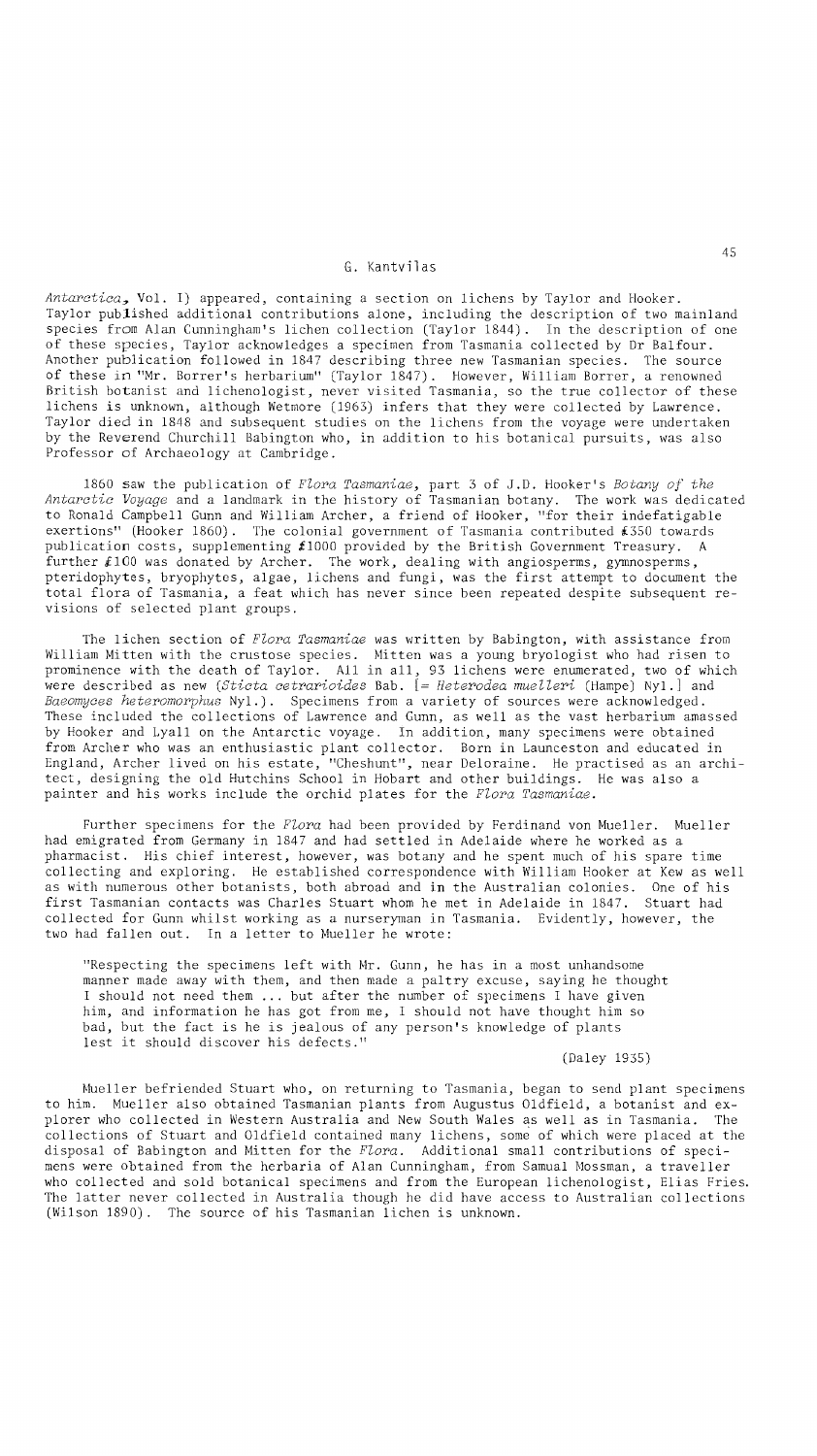# Brief History of Lichenology in Tasmania

## Contributions of the French

Although the Antarctic voyage of the "Erebus" and "Terror" ranks supreme in terms of botanical exploration in the southern zone, it was by no means a unique venture. A similar expedition was undertaken almost simultaneously by the French under the command of Dumont D'Urville. Although the achievements of this voyage are less well known than those of the English, they are by no means insignificant. D'Urville was no stranger to Australian waters. He had visited Sydney in 1824 as a botanist aboard the "Coquille" commanded by Duperrey. In 1827, he visited Hobart in command of his own vessel, the "Astrolabe". Although the botanical results of the expedition, published by Achille Richard and A. Lesson, deal largely with New Zealand, some Tasmanian lichens are also included (Lesson & Richard 1832). This expedition was followed by a voyage to Antarctica in the "Astrolabe" and "Zélée", lasting from 1837 to 1840. The voyage parallels that of Hooker, particularly in its study of terrestrial magnetism. Botanical collections were undertaken by Hombron, the surgeon, Jacquinot, the second-in-command and D'Urville himself. After a tortuous voyage through the Indian Ocean, the expedition limped into Hobart in December 1839. Dysentry and fever had ravaged their numbers and the time in port was spent in burying the dead and recuperating. From Hobart they sailed to Antarctica, discovering and claiming Adelie Land for France. The expedition returned to Tasmania in February 1840. Although D'Urville's time in Tasmania was short, he was well received and spent some time travelling, visiting Launceston and the midlands and climbing Mt Wellington. The *Hobart Town Courier* carried an account of his travels and an expression of his thanks to the people of Tasmania (see Triebel & Batt 1957).

The botanical results of the expedition were published by Hombron & Jacquinot in 1845. In many respects the work overlapped with Joseph Hooker's *Botany of the Antarctic Voyage.*  However, Hooker himself seemed unimpressed with the French work:

"They have published very few of my best plants, not my best at all, I am happy to say - their figures are very poor indeed and the depictions miserable."

# (Hooker to Gunn 1844, from Moyal 1976)

The cryptogamic plants were studied by the French lichenologist, Camille Montagne. His account of the lichens (Montagne 1845) lists species from the Pacific, the Straits of Magellan and New Zealand, as well as two species from Tasmania *(Usnea florida* Hoffm. and *Cladonia furcata* var. *pungens* Floerke) collected at Hobart by Hombron. Montagne's work also contains one of the earliest accounts of the similarities in the lichen floras of the northern and southern circumpolar regions.

### THE LATE NINETEENTH CENTURY

By the middle of the nineteenth century a core of enthusiastic scientists had organised themselves in Tasmania. Personal visits by men of the calibre of Joseph Hooker had instilled encouragement and expertise in local botanists who in turn shared their knowledge with colleagues. Other visitors included Professor William Harvey from Dublin. A renowned phycologist, Harvey arrived in Tasmania in 1855 and rapidly established a network of algae collectors. However, his activities were apparently not restricted to the algae for a lichen from his Tasmanian collection, gathered jointly with Mr W.H. Ince, is mentioned in Cheel (1924).

Ferdinand von Mueller, now based in Melbourne, had emerged as one of Australia's most accomplished botanists and had established a large network of collectors. In Tasmania, Charles Stuart remained his most active lichen collector and many of Stuart's lichens were forwarded to Dr E. Hampe in Germany. Hampe published a catalogue containing thirty-six Tasmanian lichens (Hampe 1852) including two new species, *Lecidea stuartii* Hampe and *Biatora byssacea* Hampe. Mueller received other Tasmanian lichens from collectors such as T.A. and B. Gulliver (who collected mainly on Mt Wellington), from Skelton Emmett (Circular Head), from Ambrose Neale (King Island) and from Dr George Fordyce Story, surgeon at Waterloo Point Military Station near Swansea. These collections were sent to Anton von Krempelhuber in Munich (Krempelhuber 1881). Krempelhuber was no stranger to Australasian

46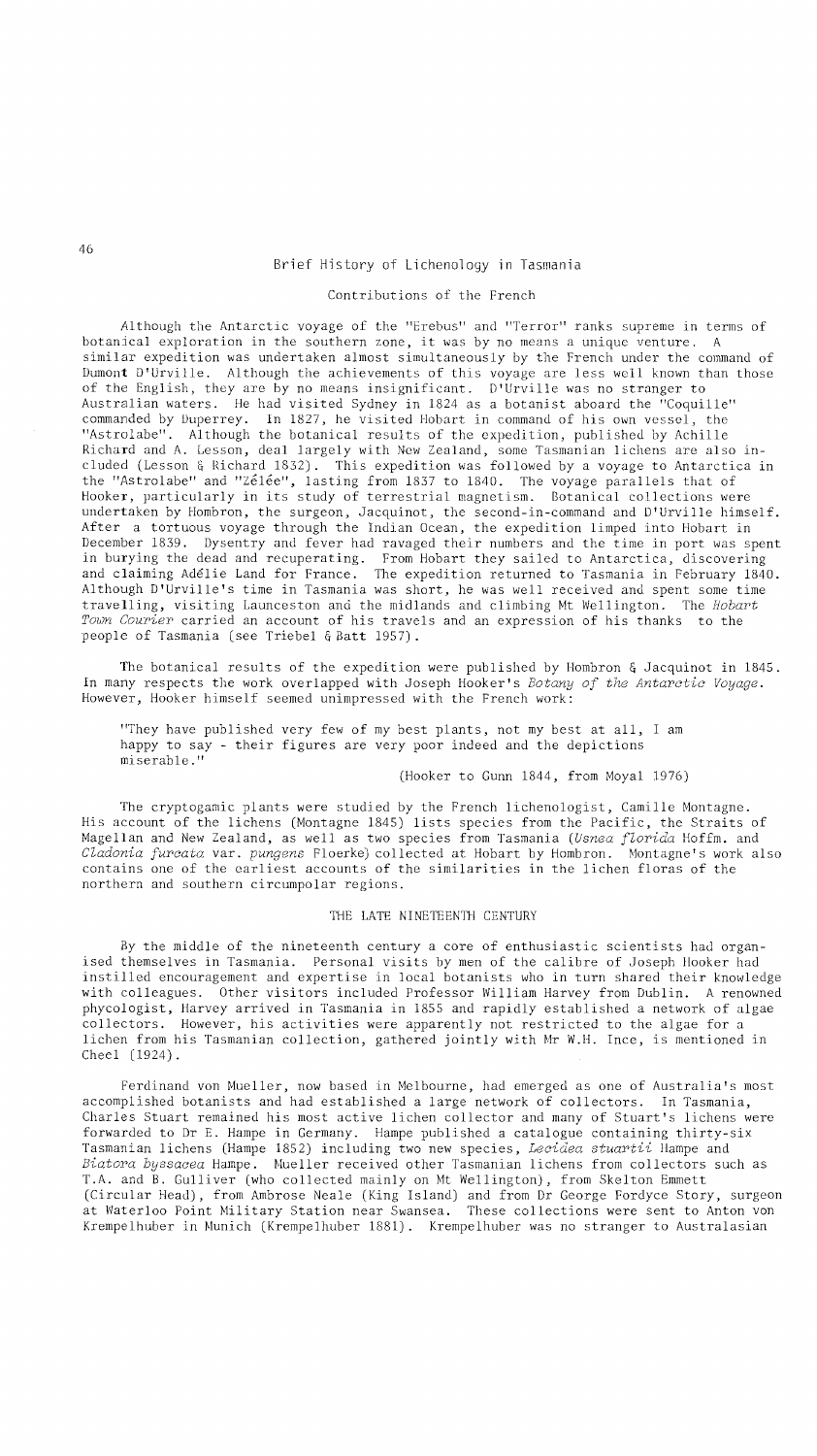# G. Kantvil as

lichens, having studied the collections of Karl von Hugel who had toured the world between 1831 and 1837. Most of Hugel's time in Australia in 1833 was spent at the Swan River Colony in Western Australia, although Krempe1huber (1868) attributes a few Tasmanian collections to him. Through his experience with Australian material, Krempelhuber was able to assist Mueller in compiling a list of lichens for his *Fragmenta Phytographiae Australiae*  (1858-81) (Krempelhuber 1880).

Meanwhile in Geneva, much of the nomenclature of Australasian lichens was being revised by Dr Jean Muller in a series of publications dating from about 1878. This work included Tasmanian lichens from many earlier collections (Muller 1882a, 1882b, 1883, 1889) as well as a revision of Krempelhuber's work (Müller 1887). Müller also corresponded with Ferdinand von Mueller from whom he received lichen material including occasional specimens from Tasmania which Mueller had collected himself. Wetmore (1963) erroneously lists Amalie Dietrich and Franz Sieber as collectors of Tasmanian lichens published by Muller and Krempelhuber. Neither of these two collectors ever visited Tasmania. Sieber's specimen from "Mt. Wellington" is not from the Tasmanian peak of that name.

Additional studies on Tasmania's lichen flora were undertaken by Dr James Stirton, lecturer in gynaecology and Professor of Midwifery at Glasgow, Scotland. He devoted himself to the study of mosses and lichens, paying particular attention to the flora of Scotland. Later he received material from all over the world, including Tasmania, New Zealand, Australia, Canada, South America and South Africa (Trail 1917). The majority of his Tasmanian lichens were collected by Hugh Paton of Glasgow who toured Australia some time prior to 1880. Other Tasmanian specimens were obtained from Walter Campbell, an inspector of agriculture in New South Wales and part-time collector for Ferdinand von Mueller, from Mrs Heywood McEwen and from E. Spong of King Island. All in all, Stirton described eight new species from Tasmania (Stirton 1876, 1882, 1898, 1900).

Up to this point, the history of Tasmanian lichenology has been a saga of the sporadic export of Tasmanian specimens for study by overseas experts. In fact, in the years following the publication of Hooker's *Flora Tasmaniae,* hailed as "the foundation of the whole cryptogamic botany of Australia" (Mueller 1881), there had been a gradual waning of interest in lichenology in Tasmania. In 1881, Ferdinand von Mueller appealed for someone to collect and study Tasmanian cryptogamic plants:

"It may be predicted with confidence that the number of mosses, lichens and algae of Tasmania will be still considerably augmented by assiduous and perservering searches."

(Mueller 1881)

In spite of Mueller's plea, local interest and expertise with Tasmanian cryptogams, especially lichens, was slow to develop. However, in 1884, the Royal Society of Tasmania gained three new members, all of whom were to make a significant contribution to bryology and/or lichenology. Nevertheless, none was to actually publish any lichenological works relevant to Tasmania. They were Richard Austin Bastow, William Anderson Weymouth and Leonard Rodway.

Richard Bastow arrived in Tasmania in 1884 from Manchester where he had been a sanitary surveyor. He began to study lichens and bryophytes, collecting over a wide area throughout Tasmania. He was a qualified architect and soon put these skills to use in illustrating his publications with excellent line drawings. Assisted by his friend, Mr C.J. Atkins, he often displayed labelled exhibits at meetings of the Royal Society. Unfortunately, his published works did not extend to Tasmanian lichens and although he was a true pioneer in developing a local lichenological following in Tasmania, he is best remembered today for his accounts of the mosses and liverworts (the first since those of Hooker in *Flora Tasmaniae).* In 1888, he moved to Melbourne where his attention turned to the Victorian flora.

In contrast to Bastow, Weymouth was a second generation Tasmanian living in Hobart. He was a prodigious collector of bryophytes and lichens, a hobby he adopted in 1887. Occasionally accompanied by his friend, the Reverend John Bufton, his coilecting took him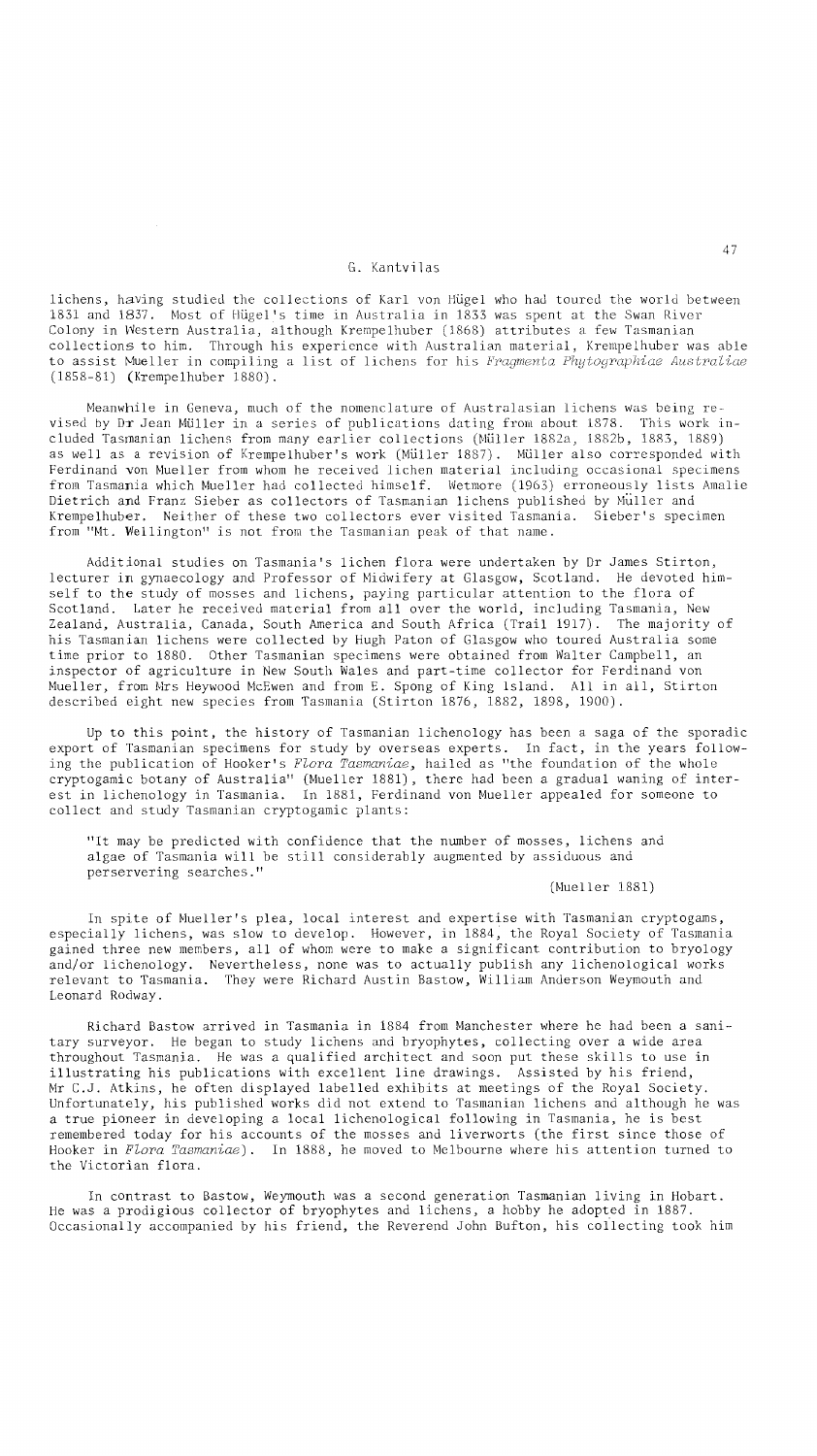as far afield as Mt Bischoff and Mt Lyell on the west coast, Circular Head, Tasman Peninsula and Mt Arthur near Launceston. He corresponded with and sent specimens to numerous overseas experts and a catalogue of sixty-three lichens collected by him was published in Italy by Jatta. Ten new species, including *Ochrolechia weymouthii* Jatta, and three new varieties were described (Jatta 1910). Like Bastow, Weymouth's greatest contribution to Tasmanian botany was in the field of bryology. Although he was working towards a bryophyte flora of Tasmania, the final work was undertaken by Leonard Rodway in 1912. Rodway became the greatest Tasmanian botanist of the time and author of more than fifty works, including the *Flora of Tasmania* in 1903. Although he made occasional collections of lichens (Cheel 1912, 1914) they proved to be one of the few plant groups he did not study in detail.

Despite the large collection of lichens amassed by Bastow and Weymouth, it was left to mainland lichenologists to make the greatest contributions to Tasmanian lichenology. Prior to his move to Melbourne, Bastow had hoped to describe the lichen flora of the island but this work had been abandoned. Instead he passed the project and his collection to his good friend, the Reverend Francis Robert Muter Wilson, a Presbyterian minister stationed at Kew in Melbourne. Wilson was Australia's most productive lichenologist. He maintained active correspondence with European specialists such as Jean Muller but he also published a great deal of his own work in a series of about twenty papers (Filson 1976) between 1887 and his death in 1903. In the early 1890's he visited Tasmania, collecting at Launceston and Mt Arthur, St Marys Pass, Ulverstone, Hobart and Mt Wellington and the Huon River. He also made the acquaintance of local Tasmanian naturalists, notably Weymouth in Hobart and Augustus Simson, the founder and secretary of the Northern Tasmanian Natural Science Association in Launceston. Simson had arrived in Tasmania in 1873 and moved to Launceston in 1879, where he ran a stockbroking business in partnership with his brother. His lichen collections were mostly from Mt Wellington, the Blue Tier and Georges Bay. Wilson was given access to both Simson and Weymouth's private herbaria. He also obtained specimens from Miss Lilley (of Launceston) and a person called Coates, as well as some lichens from the Gordon River collected by Morton Allport. Allport, who died in 1878, was a lawyer, naturalist and bushwalker and was generally regarded as one of the most successful locally educated figures of the time.

In 1893, Wilson published a list of 151 Tasmanian lichens based on his own collections and those of the Tasmanian naturalists listed above, as well as on the lichen section in *Flora Tasmaniae* (Wilson 1893). In addition, he acknowledged a single gathering by Jules P. Verreaux (previously examined in France by Nylander in 1860) who had visited Tasmania between 1842 and 1847 as a collector for the Museum of Natural History in Paris. Wilson updated much of the earlier work on Tasmanian lichens and included brief descriptions of all the species. This paper remains the most comprehensive account of the Tasmanian lichen flora to this day.

In addition to Wilson, another prominent lichenologist, John Shirley, had emerged in Australia. Shirley had emigrated to Queensland in 1878, after receiving his B.Sc. in London as a student of the famous Thomas Huxley. In Queensland he worked first as a teacher and then as a school inspector, a job which enabled him to travel widely and nurture his broad interests in biology and geology. However, it was in lichenology that he particularly excelled and his studies led to the publication of the *Lichen Flora of Queensland* in 1888-89. He visited Tasmania in 1892 for a meeting of the Australasian Association for the Advancement of Science, during which time he collected at Mt Wellington. He also met Weymouth who had presented a paper on the bryophytes of Tasmania to the meeting and who gave him a selection of lichen specimens from his herbarium. Shirley's first contribution to Tasmanian lichenology was a catalogue to 158 species based on virtually all of the early literature (Shirley 1893). The following year he produced an additional list of fifty-five lichens based on his own and Weymouth's collections (Shirley 1894). Seven new species were described, including *Patellaria weymouthii* Shirley. In 1912, Shirley gained a D.Sc. from the University of Sydney for a thesis entitled *"The Thallus of the Genus Parmelia".* It is of some interest that this celebrated work was subsequently published in Tasmania by the Royal Society (Shirley 1918).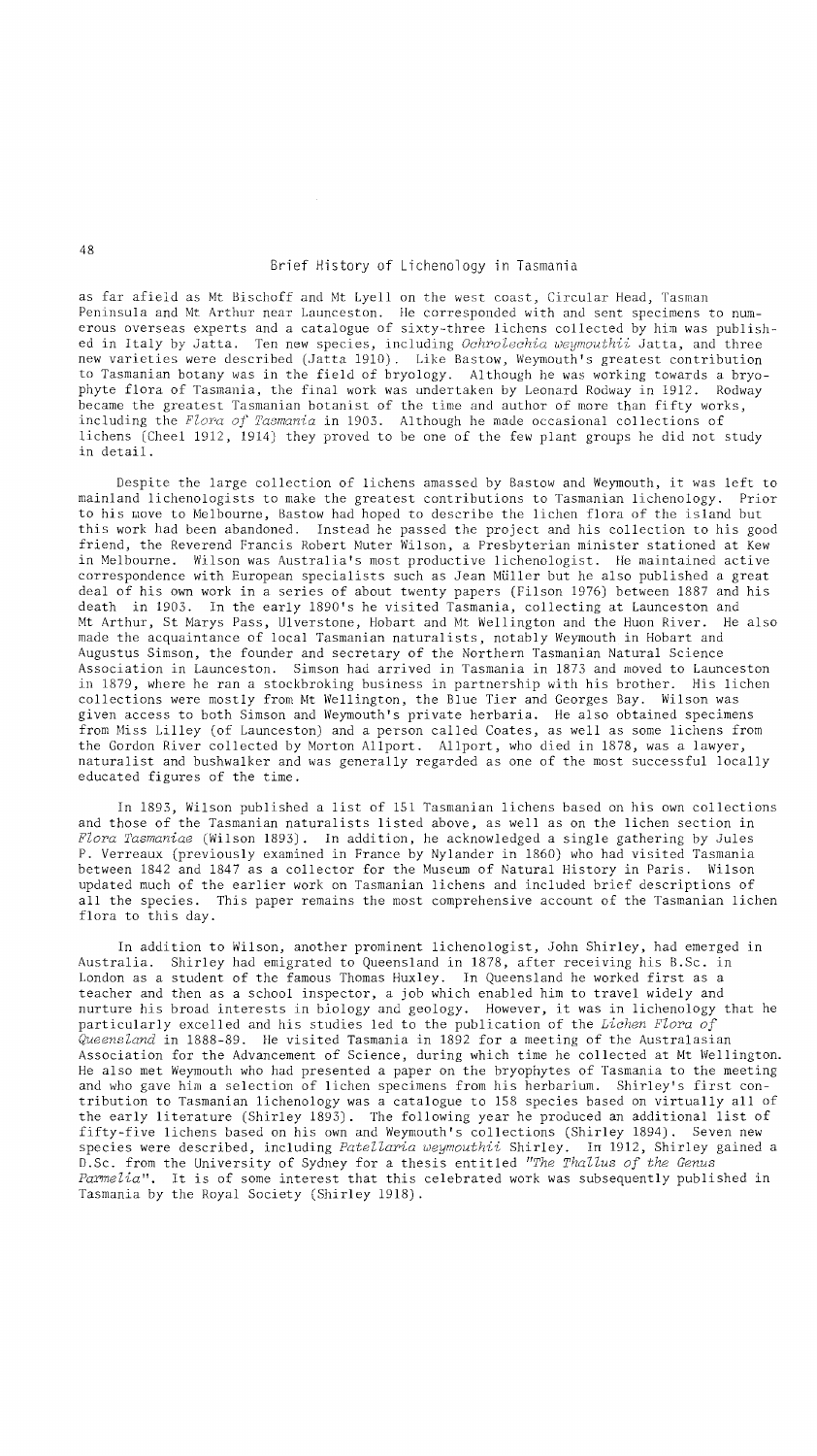#### G. Kantvilas

## THE TWENTIETH CENTURY

The dawn of the twentieth century saw the death of Wilson and the subsequent decline of lichenology both in Tasmania and Australia. Australian lichenology as a whole sustained a great tragedy with the loss of a crate of Wilson's type specimens en route to Italy in 1907 (see Filson 1976). In Tasmania, the void left by Bastow and Weymouth remained unfilled and although occasional isolated collections were still made, there was no systematic, large-scale lichen collecting undertaken. A small number of specimens found their way into overseas publications. Gustav Weindorfer, an Austrian-born naturalist living at Waldheim, Cradle Mountain, sent lichens to Zahlbruckner who described the new species *Menegazzia weindorferi* Zahlbr. from Mt Roland in his honour (Zahlbruckner 1906). The British botanist, Lilian Suzette Gibbs collected Tasmanian lichens during her visit in 1914 (Gibbs 1920, Wetmore 1963). Still other collections, however, were left unstudied, a fate destined for F.E. Burbury's collection from northeast Tasmania made between 1880 and 1920, and now lodged in the Tasmanian Herbarium.

A small nucleus of lichenological activity in Australia centred around Edwin Cheel at the National Herbarium in Sydney. After humble beginnings, first as a farm labourer in Queensland and later as a gardener at Centennial Park in Sydney, Cheel became an expert in cryptogamic plants, largely through the encouragement of Joseph Henry Maiden. In 1901, he was placed in charge of the lichens at the National Herbarium and was promoted to Curator in 1924. He received many Tasmanian lichens and numerous minor collections are cited by him in his largely bibliographic publications (see Cheel 1912, 1914, 1924). His collectors included the algologist  $A.H.S.$  Lucas (collections from Mt Wellington and the Hartz Mts), J.H. Maiden and the writer and artist, Caroline Louisa Waring Atkinson (collections from Waratah).

In 1963, Clifford Wetmore in the U.S.A. published a catalogue of Tasmanian lichens, drawing together into a single paper all the literature concerning the lichen flora of the island. He also included a directory of collectors and the location of their collections. Although no taxonomic revision was attempted, Wetmore (1963) expressed the hope that this would be prompted by his paper. No such work, however, has yet eventuated.

In May 1974, at a meeting held at the National Herbarium in Melbourne, the Australasian Association for Lichenology was formed in response to a renewed interest in lichens and with the intention of charting the future course of Australian lichenology. One of the founding members was a Tasmanian, Geoffrey Charles Bratt. A graduate of the University of Tasmania, Bratt gained his Doctorate in Chemistry at the University of London. His interest in lichens began in 1958 whilst on a glaciological expedition to Patagonia. He returned to Tasmania in 1959 to work as a research chemist at the Electrolytic Zinc Company. A keen bushwalker and mountaineer, he turned these skills towards lichen collecting and amassed what is undoubtedly the most extensive collection of Tasmanian lichens. Many specimens were sent overseas to numerous experts, one of whom, Theodore Esslinger, named the New Zealand endemic species *Parmelia brattii* in his honour. Bratt wrote a number of short papers on the Tasmanian lichen flora but his work ended abruptly in 1977 with his untimely death. His collection, amounting to 15 000 specimens, is lodged in the Tasmanian Herbarium.

Despite the loss of this great collector, Tasmanian lichenology has not languished. Recent visits by overseas specialists have inspired continued interest in Tasmanian lichens, ensuring that lichenology will no longer be the neglected aspect of natural history in Tasmania.

### ACKNOWLEDGEMENTS

I would like to acknowledge with thanks the many helpful comments and suggestions made by Dr J. Jarman in the preparation of this paper. I would also like to thank Dr A.E. Orchard (Tasmanian Herbarium), Mr P. Minchin and Mr A. Mills (University of Tasmania) for their comments on the completed manuscript. Mr H. Mayrhofer (University of Graz, Austria) and Mr P. James (British Museum) assisted by providing copies of publications unavailable in Tasmania.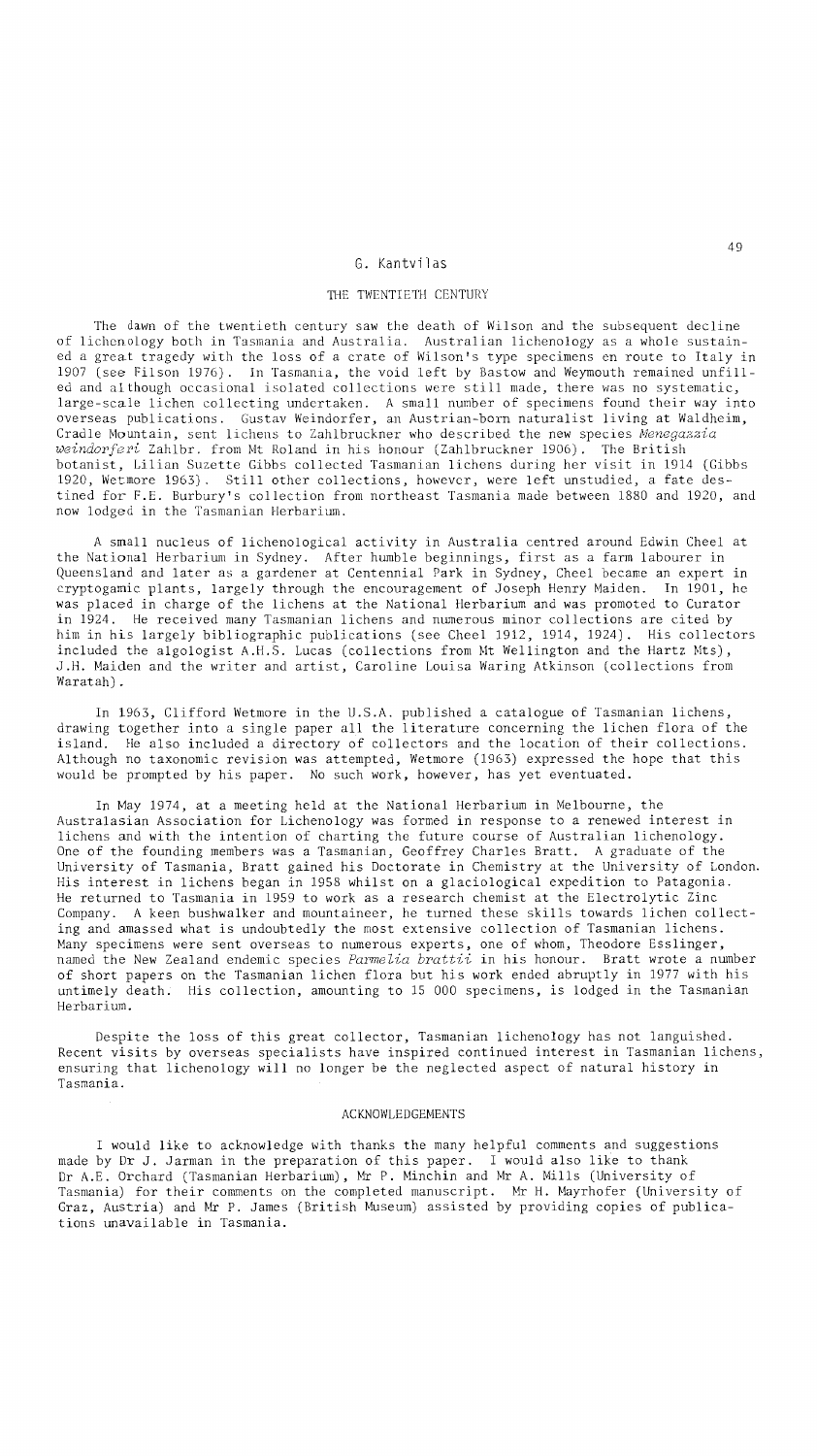#### REFERENCES

Acharius, E., 1814: SYNOPSIS METHODICA LICHENUM. Lund.

Babington, C. and Mitten, W., 1860: Lichenes. In Hooker, J.D.: FLORA TASMANlAE. Love11- Reeve, London. Vol. II: 343-354.

Brown, R., 1814: General remarks, geographical and systematical, on the botany of Terra Australis. In Flinders, M.: A VOYAGE TO TERRA AUSTRALIS. London.

Burns, T.E. and Skemp, J.R., 1961: Van Diemen's Land Correspondents. *Rec. Queen Vict. MUs.,* 14: 1-142.

Chee1, E., 1912: Australian and South Sea Island Stictaceae. *Rep. Australas. Assoc. Adv. Sci.,* 13: 254-270.

,1914: Australasian and South Sea Island Stictaceae. *Rep. Australas. Assoc. Adv. Sci.,* 14: 311-320.

,1924: Notes on a coral lichen. *Australian Nat.,* 5: 183-186.

Cronbie, J.M., 1880: Enumeration of Australian lichens in Herb. Robert Brown (Brit. Mus.), with descriptions of new Species. *Jour. Linn. Soc. Lond. (Botany),* 17: 390-401.

Daley, C., 1935: Charles Stuart, an early Australian botanist. *Vict. Nat.,* 52: 106-110, 132-137, 154-157.

Filson, R.B., 1976: Australian Licheno1ogy: a brief history. *MUelleria,* 3: 183-190. Gibbs, L.S., 1920: Notes on the phytogeography and flora of the mountain summit plateaux of Tasmania. *Jour. Ecol.,* 8: 89-117.

Hampe, E., 1852: Plantae Mue11erianae - Lichenes. *Linnaea,* 25: 709-712.

Hoare, M.E., 1976: THE TACTLESS PHILOSOPHER. Hawthorn Press, Melbourne.

Hooker, J.D., 1860: FLORA TASMANIAE. Lovell-Reeve, London.

and Taylor, T., 1844: Lichenes Antarctici; being characters and brief descriptions of the new Lichens discovered in the southern circumpolar regions, Van Diemen's Land and New Zealand, during the Voyage of H.M. Discovery Ships Erebus and Terror. *London Jour. Bot.,* 3: 634-658.

Jatta, A., 1910: Lichenes 1ecti in Tasmania a W. Weymouth. *Bull. Soc. Bot. Italiana,*  (1910): 253-260.

Krempe1huber, A. von, 1868: Exotische F1echten aus dem Herbar des k. k. botanischen Hofkabinetes in Wien. *Verhandl. 200l.-bot. Ges. Wien,* 18: 303-330.

,1880: Lichenes Austra1iani e Baronis de Mueller co11ectionibus. In Mueller, F. von: FRAGMENTA PHYTOGRAPHlAE AUSTRALIAE. Govt Printer, Melbourne. Vol. XI (supp1. 5): 70-73.

,1881: Ein neuer Beitrag zur F1echten - Flora Austra1iens. *Verhandl. 200l.-bot. Ges. Wi en,* 30: 329-342.

Labillardière, J.J., 1804-1807: NOVAE HOLLANDIAE PLANTARUM SPECIMEN. Paris. Vol. II: 109-110.

Lesson, A. and Richard, A., 1832-1834: Botanique. In Dumont D'Urville: VOYAGE DE DECOURVETES DE L'ASTROLABE, EXECUTE PAR ORDRE DU ROI, PENDANT LES ANNEES 1826-1829 SOUS LE COMMANDEMENT DE M. J. DUMONT D'URVILLE. Paris. (not seen)

Linnaeus, C., 1753: SPECIES PLANTARUM. 1959 facsimile edition, Adland and Sons, London. Maiden, J.H., 1909: SIR JOSEPH BANKS, FATHER OF AUSTRALIA. Govt Printer, Sydney.

Montagne, C., 1845: Plantes cellulaires. In Dumont D'Urville (1842-1845): VOYAGE AU PÔLE SUD ET DANS L'OCEANIE SUR LES CORVETTES L'ASTROLABE ET LA ZELEE PENDANT LES ANNEES 1837-1840, SOUS LES COMMANDEMENT DE M. J. DUMONT D'URVILLE. Paris. Botanique I: 169-20l.

Moyal, A.M., 1976: SCIENTISTS IN NINETEENTH CENTURY AUSTRALIA: A DOCUMENTARY HISTORY. New Century Press, Sydney.

Mueller, F. von, 1881: Suggestions for an elucidation of the plants of Tasmania. *Pap. Proc. R. Soc. Tasm.,* (1881): 22-25.

Muller, J., 1882a: Lichenologische Beitrage XV. *Flora,* 65: 295, 299.

1882b: Lichenologische Beitrage XVI. *Flora,* 65: 486.

,1883: Lichenologische Beitrage XVII. *Flora,* 66: 22, 24, 75-76.

,1887: Revisio lichenum austra1iensium Krempelhuberi. *Flora,* 70: 113-118.

,1888: Lichenologische Beitrage XXX. *Flora,* 71: 546.

1889: Licheno1ogische Beitrage XXXII. *Flora,* 72: 507.

Nelson, C.E., 1981: The natural history observations and collections made during Furneaux's visit to Tasmania (Van Diemen's Land) in 1773 with special reference to botany. *Pap. Proc. R. Soc. Tasm.,* 115: 77-84.